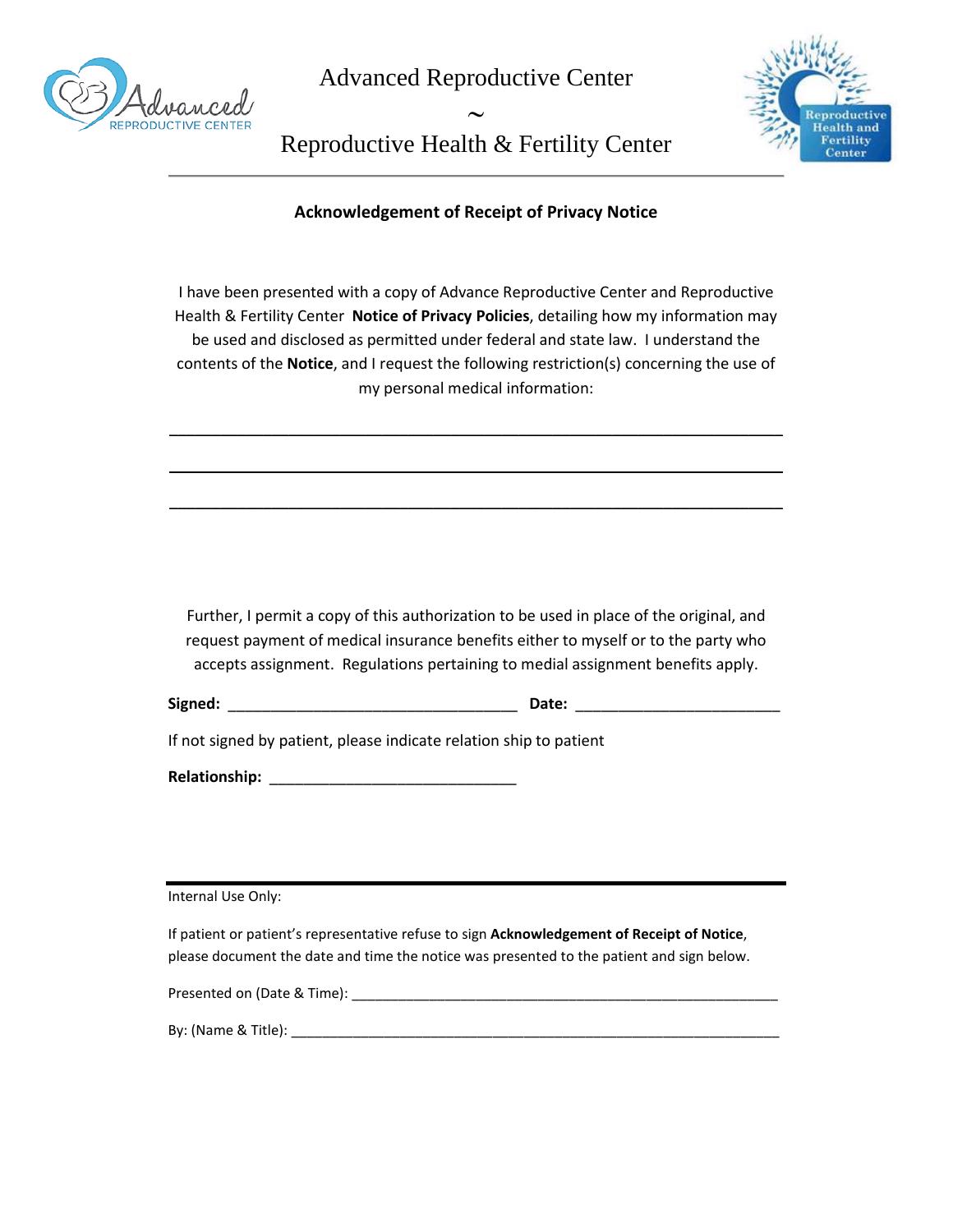



**Reproductive Solutions, LLC., & Midwest Reproductive Care, LLC., Financial Disclosure and Agreement** *Please retain for your records & review it carefully*

## **THIS FINANCIAL DISCLOSURE AND AGREEMENT PERTAINS TO ALL SERVICES PROVIDED AT REPRODUCTIVE SOLUTIONS, LLC,** d.b.a. **ADVANCED REPRODUCTIVE CARE (ARC) AND MIDWEST REPRODUCTIVE CARE, LLC.,** d.b.a **THE REPRODUCTIVE HEALTH AND FERTILITY CENTER (RHFC).**

Patient awareness and understanding of our financial policies and patient expectations are an important element of each and every visit with our Center.

## **INSURANCE AND BILLING**

*An insurance policy is a contract agreement between the patient and the insurance company. This contract agreement requires the patient to pay the physician's office for services provided. All questions and disputes regarding how insurance determined and applied benefits are to be directed to your insurance company.*

#### **PROOF OF INSURANCE COVERAGE**

Copies of insurance cards are required for proof of coverage and submission of claim to insurance. If more than one insurance policy exists, proof of coverage is required for both insurance policies. Payment in full will be required the same day service is provided when proof of insurance has NOT been provided.

#### **CHANGE OF INSURANCE COVERAGE**

It is patient responsibility to notify the Business Office of any changes to insurance coverage on file PRIOR to any scheduled visits. Lack of notification may result in the Business Office requiring payment in full for services provided and may ultimately affect insurance payment.

#### **VERIFICATION OF INSURANCE BENEFITS**

The Business Office will verify Insurance benefits to determine the level of coverage and financial responsibility for services requested. Information obtained from insurance and/or any verbal/ written correspondence received is NOT a guarantee of payment. Any information obtained from insurance is used for the sole purpose of managing the financial aspects of patient accounts. It is patient responsibility to be aware and understand his/her insurance plan(s), limitations of coverage and benefits and to determine and/or inquire of prior authorization requirements that need to be completed prior to each scheduled visit.

#### **BILLING**

Claims will be submitted to insurance as a courtesy service to all patients. Services provided that are not covered by the patient's insurance policy will not be billed to the patient's insurance. Patient assistance is required in contacting the insurance to see that payments due to Reproductive Solutions, LLC or Midwest Reproductive Care, LLC are received in a timely manner. Any charges not paid by insurance within 60 days may be transferred to patient for payment due. As the insurance policy is a contract agreement between the patient and insurance, it is patient responsibility to follow-up with insurance to determine the status of unpaid claims.

Patients are NOT allowed the option of directing to the business office which claims are/are not submitted to insurance. However, patients ARE allowed the option to direct to the business office to either submit all claims or not submit any claims to insurance. In the event the option chosen is NOT to submit claims to insurance, full payment for each scheduled appointment is required the same day service is provided, regardless of benefit coverage.

## **FINANCIAL RESPONSIBILITY**

## **GUARANTOR**

The guarantor of the account is recognized as the patient, to whom services are provided, and is financially responsible for the account. In the event the patient is identified as a minor by age, a parent or legal guardian will be recognized as the guarantor.

## **OUTSTANDING BALANCES**

Payment for balances identified as patient financial responsibility is due in FULL prior to any scheduled treatment procedure(s) and may be requested at any scheduled office visit with or without notification via account statement. Failure to pay an account balance may result in the refusal of appointments for care that is not identified as a medical emergency and finance charges of 1.5% per month may be applicable.

#### **NON-COVERED SERVICES**

Payment in full will be REQUIRED for all services on the same day.

## **PAYMENT**

Information received from insurance will be used to determine the amount of payment that will be required from you for each visit. Please arrive for your appointment(s) prepared with payment for co-payments and/or co-insurance. Your co-insurance will be calculated as a percentage of the total fees incurred for the visit.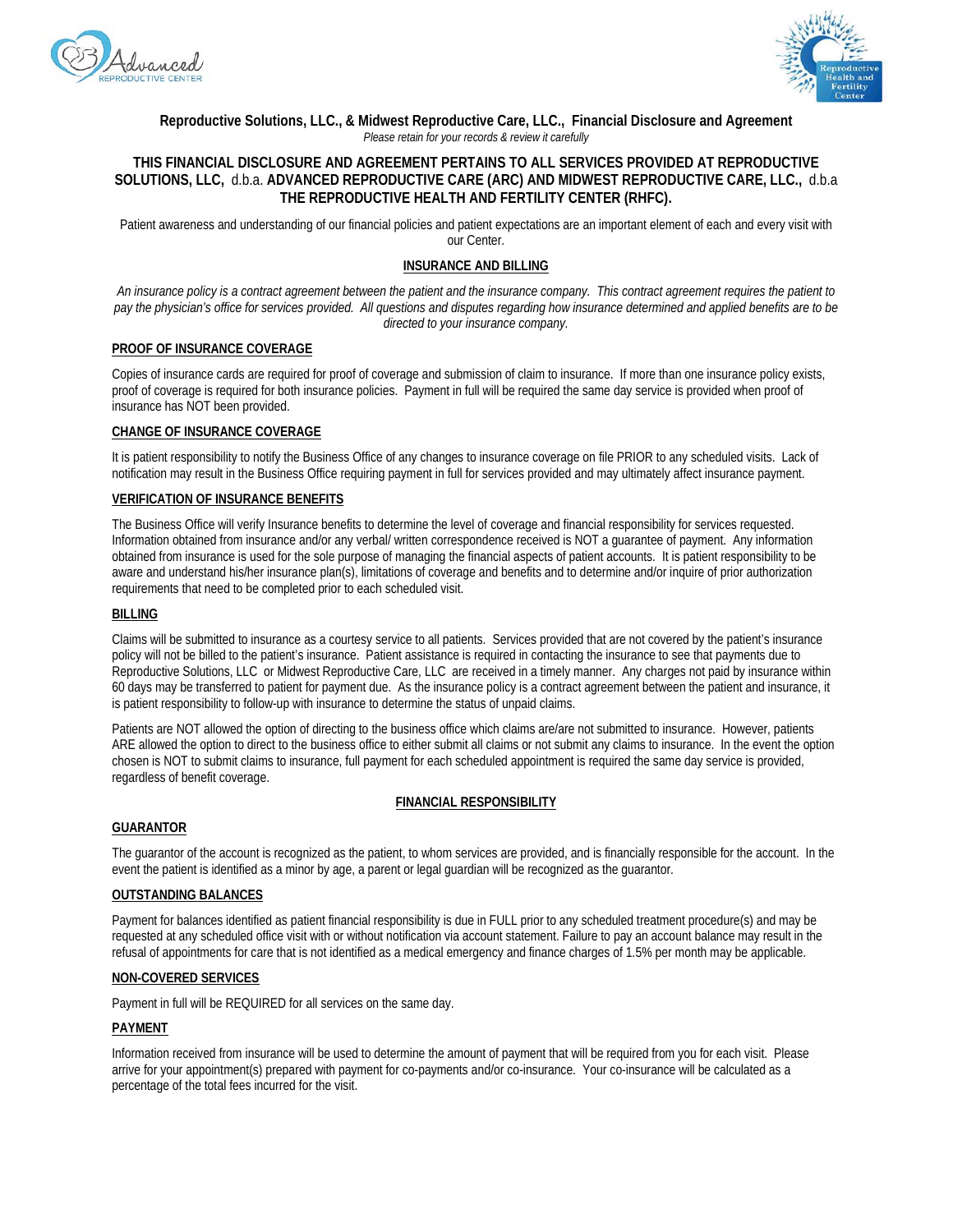#### **Reproductive Solutions, LLC., & Midwest Reproductive Care, LLC., Financial Disclosure and Agreement** *Please retain for your records & review it carefully*

## **CO-PAYMENT**

If applicable, your insurance has identified you to pay an assigned payment at the time of your visit. It is the responsibility of the insured member or patient to be aware of the insurance co-pay requirements. It is at the discretion of Reproductive Solutions, LLC or Midwest Reproductive Care, LLC Representative to waive collecting the assigned co-payment. If you fail to pay your co-payment upon request on a day that service is provided, a \$25.00 service fee (not billable to your insurance company) may be charged to your account.

## **PAYMENT OPTIONS**

Accepted forms of payment are cash, personal check, Visa, Master Card, and/or Discover. Credit card payments are accepted over the telephone by contacting the Business Office Monday through Friday 700 – 330 pm (receipts will be provided upon request).

# **NON-PAYMENT**

- 1) If your account is over ninety (90) days past due, you will receive a letter stating that you have twenty (20) days to pay your account in full. Please be aware that if a balance remains unpaid, we may refer your account to a collection agency.
- 2) Patient request for continued and/or non-medically necessary services are refused. Official dismissal from Reproductive Solutions, LLC or Midwest Reproductive Care, LLC will follow and result in refusal for all requested appointments and services.
- 3) Notification will be provided to insurance that premise for official dismissal is due to lack of payment, which may affect your health insurance policy for reasons related to breach of contract.

## **PERSONAL CHECKS and NON-SUFFICIENT FUNDS**

In the event a check is returned due to for non-sufficient funds (NSF), the Business Office works directly with a third-party check collection agency in an attempt to electronically debit the amount of the check plus processing fees with equitable taxes. It is the discretion of Reproductive Solutions, LLC or Midwest Reproductive Care, LLC to terminate any attempts to collect by the third-party check collection agency and assess a \$35.00 service fee to the face value of the returned check and decline personal checks as a form of payment. Any fee incurred by Reproductive Solutions, LLC or Midwest Reproductive Care, LLC is transferable to the patient. Additional charges may also be incurred from your banking institution in addition to any fees assessed by Reproductive Solutions, LLC or Midwest Reproductive Care, LLC.

## **FEES**

Reproductive Solutions, LLC and Midwest Reproductive Care, LLC reserves all rights to make any and all necessary changes to its established fees at any given time without advanced notification.

## **DISCOUNTS**

Cash discounts are not permissible nor offered by Reproductive Solutions, LLC or Midwest Reproductive Care, LLC . Provider discounts recognized and identified under contract agreement with insurance is applicable ONLY to services that are covered by insurance.

#### **COST ESTIMATES**

Cost estimates are available upon request and are ONLY an ESTIMATE of fees for duration of which it was requested. Fees are subject to change without prior notice. It is patient/consumer responsibility to request an up-to-date cost estimate. Out-of-pocket expense for services provided CANNOT be determined until AFTER services or course of treatment has been completed.

Our practice is committed to providing high quality care to our patients at affordable prices. Thank you for choosing Advanced Reproductive Center and/or Reproductive Health & Fertility Center. Please let us know if you have any questions or concerns.

## **I have read and understand the payment policy and agree to abide by its guidelines:**

Signature of patient or responsible party

Date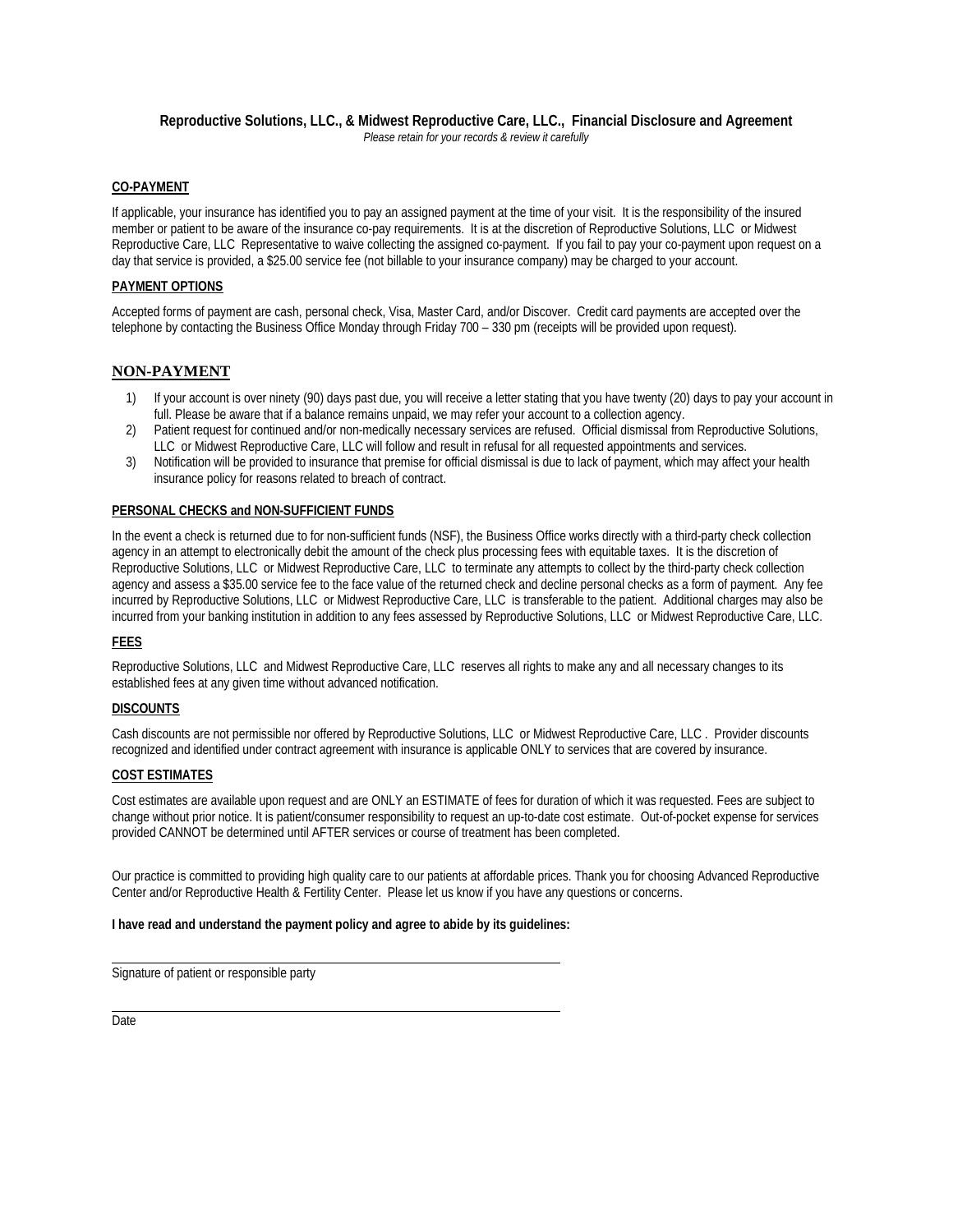

Advanced Reproductive Center

∼



Reproductive Health & Fertility Center

# **CONSENT FOR VERBAL RELEASE OF INFORMATION**

- 1. Please list your preferred numbers/email: Home: \_\_\_\_\_\_\_\_\_\_\_\_\_\_\_\_\_ Cell: \_\_\_\_\_\_\_\_\_\_\_\_\_\_\_\_\_ Work: \_\_\_\_\_\_\_\_\_\_\_\_\_\_\_\_ Email: \_\_\_\_\_\_\_\_\_\_\_\_\_\_\_\_\_\_\_\_\_\_\_\_\_\_\_\_\_\_\_\_\_\_\_\_\_\_\_
- 2. Which phone number is best to use during the day (7am-5pm):  $\Box$  Home  $\Box$  Cell  $\Box$  Work
- 3. Check box if we may leave detailed messages, including appointment reminders, on your voicemail and/or in your email\*:  $\Box$  Home  $\Box$  Cell  $\Box$  Work  $\Box$  Email
- 4. Check box if we may leave detailed lab/test results on your voicemail\*:  $\Box$  Home  $\Box$  Cell  $\Box$  Work
	- \* Answering machines and voicemail must have an identifying message to confirm these are your numbers – for example, "You have reached Jane Doe."
- 5. Please list any persons with whom we MAY share details regarding your health care. Indicate below whether this may include sensitive health information (SHI) such as reproductive health information, HIV and other STD information and results, and/or genetic testing:

| <b>Name</b> | Relationship | <b>Release SHI?</b> |    |
|-------------|--------------|---------------------|----|
|             |              | Yes                 | No |
|             |              | Yes                 | No |
|             |              | Yes                 | No |

- I understand that this consent is valid until it is revoked by me. I understand that I may remove this content at any time by giving written notice of my desire to do so, to the physician. I also understand that I will not be able to revoke this consent in cases where the physician has already relied on it to use or disclose my health information. Written revocation of consent must be sent to the physician's office.
- My consent to the individual(s) who receives my medical/financial information is not my medical/insurance provider covered by the HIPAA Privacy Rule, my released information could be re-disclosed by that/those individual(s). Thus, I will no longer be protected by federal or state law and will not hold the Advanced Reproductive Center and/or Reproductive Health & Fertility Center liable for disclosure.

| Signature: |  |
|------------|--|
|            |  |

Signature: \_\_\_\_\_\_\_\_\_\_\_\_\_\_\_\_\_\_\_\_\_\_\_\_\_\_\_\_\_\_\_\_\_\_\_\_\_\_\_\_\_\_ Date: \_\_\_\_\_\_\_\_\_\_\_\_\_\_\_\_\_\_\_\_\_\_\_

| <b>Printed Name:</b>          |  |
|-------------------------------|--|
| (patient, parent or guardian) |  |